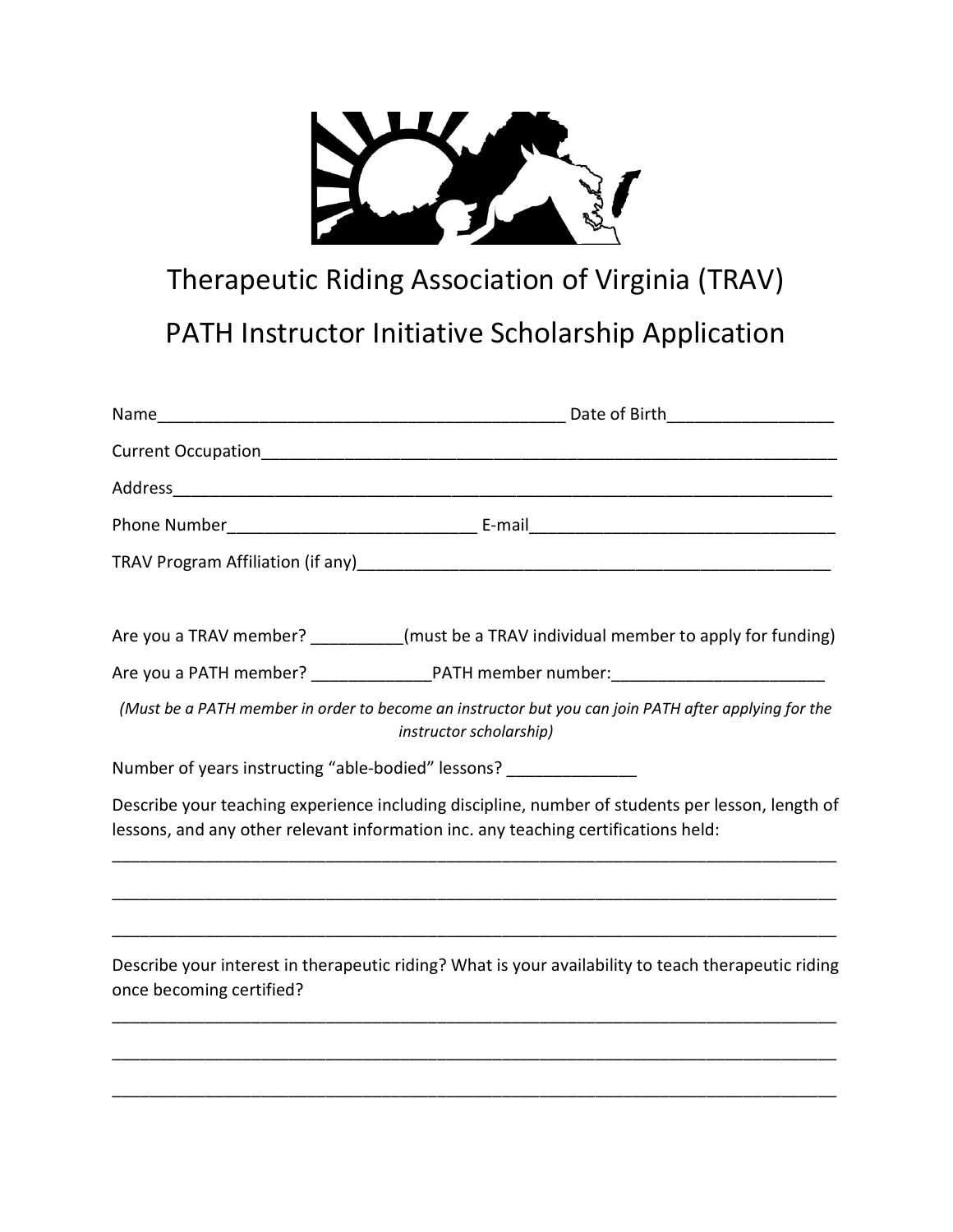What geographic location will you be able to serve once certified? (Northern/Southern VA, etc)

\_\_\_\_\_\_\_\_\_\_\_\_\_\_\_\_\_\_\_\_\_\_\_\_\_\_\_\_\_\_\_\_\_\_\_\_\_\_\_\_\_\_\_\_\_\_\_\_\_\_\_\_\_\_\_\_\_\_\_\_\_\_\_\_\_\_\_\_\_\_\_\_\_\_\_\_\_\_

|                |     |                        | Will you be able to commit to teaching in Virginia for a period of at least 1 yr after becoming |
|----------------|-----|------------------------|-------------------------------------------------------------------------------------------------|
| certified? Yes | No. | If no, please explain: |                                                                                                 |

\_\_\_\_\_\_\_\_\_\_\_\_\_\_\_\_\_\_\_\_\_\_\_\_\_\_\_\_\_\_\_\_\_\_\_\_\_\_\_\_\_\_\_\_\_\_\_\_\_\_\_\_\_\_\_\_\_\_\_\_\_\_\_\_\_\_\_\_\_\_\_\_\_\_\_\_

\_\_\_\_\_\_\_\_\_\_\_\_\_\_\_\_\_\_\_\_\_\_\_\_\_\_\_\_\_\_\_\_\_\_\_\_\_\_\_\_\_\_\_\_\_\_\_\_\_\_\_\_\_\_\_\_\_\_\_\_\_\_\_\_\_\_\_\_\_\_\_\_\_\_\_\_

Will you be able to commit the time to become certified within one year of receiving the scholarship? This includes completing the required 25 hours mentored teaching, on-line tests, PATH workshop and certification?

\_\_\_\_\_\_\_\_\_\_\_\_\_\_\_\_\_\_\_\_\_\_\_\_\_\_\_\_\_\_\_\_\_\_\_\_\_\_\_\_\_\_\_\_\_\_\_\_\_\_\_\_\_\_\_\_\_\_\_\_\_\_\_\_\_\_\_\_\_\_\_\_\_\_\_\_\_\_

Do you have a PATH approved mentor in place for your teaching hours? If so, who?

(If no, TRAV may be able to suggest potential mentors, but the organization cannot guarantee this)

\_\_\_\_\_\_\_\_\_\_\_\_\_\_\_\_\_\_\_\_\_\_\_\_\_\_\_\_\_\_\_\_\_\_\_\_\_\_\_\_\_\_\_\_\_\_\_\_\_\_\_\_\_\_\_\_\_\_\_\_\_\_\_\_\_\_\_\_\_\_\_\_\_\_\_\_\_\_

Amount of money requested (\$1,000 max; see guidelines): \_\_\_\_\_\_\_\_\_\_\_\_\_\_\_\_\_\_\_\_\_\_\_\_\_

Date of Request: \_\_\_\_\_\_\_\_\_\_\_\_\_\_\_\_\_\_\_\_\_\_\_\_\_\_\_\_\_\_\_

Send application and 2 professional references to:

**TRAV** 

3056 Tenerife Rd

Catlett, VA 20119

travmailbox@gmail.com

www.travinc.org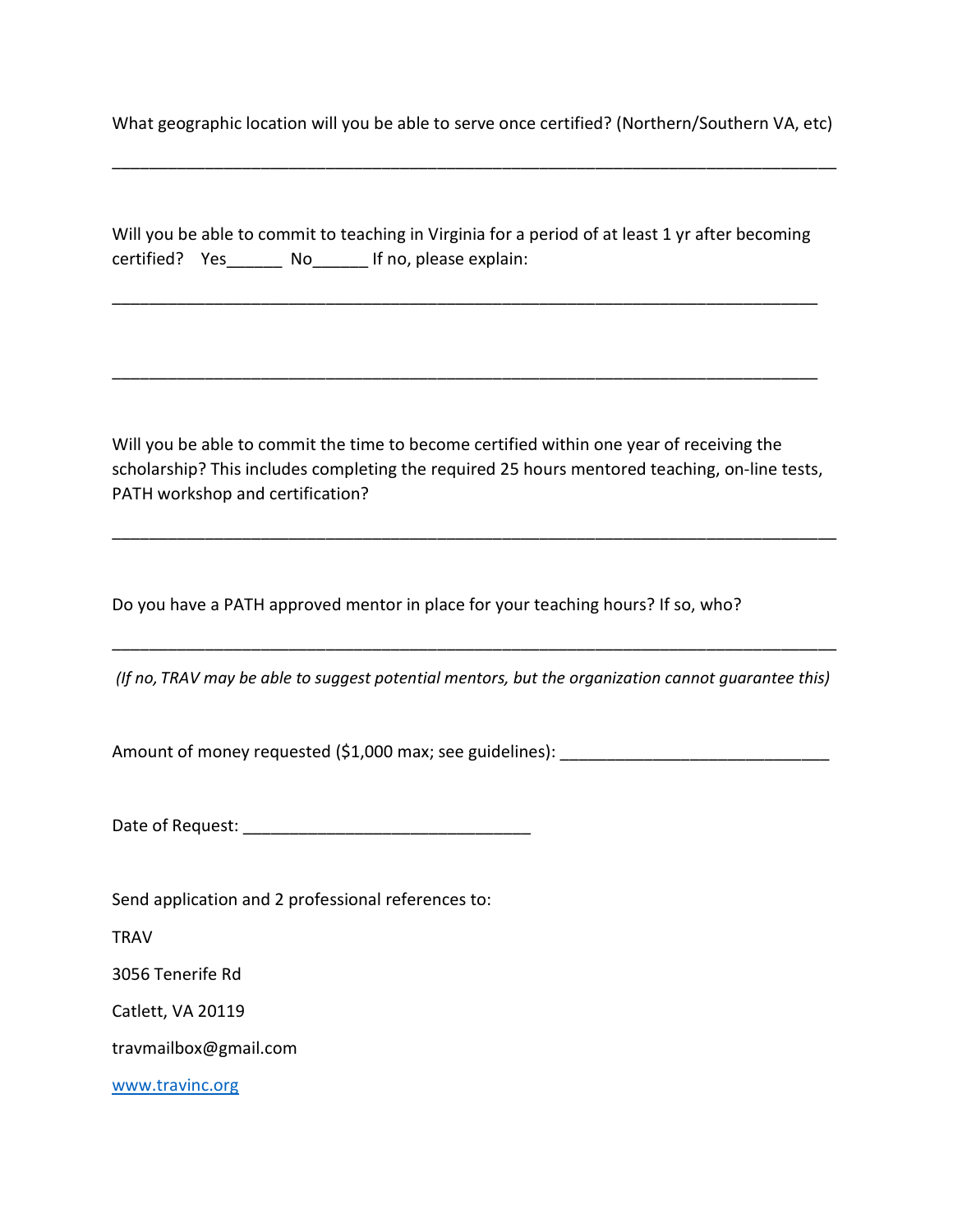## PROFESSIONAL REFERENCE (#1)

\*\*\*\*Please include 2 professional references with application! \*\*\*\*

References may come from equine industry employers, riding students, vets or farriers

| Candidate's Name  |        |  |
|-------------------|--------|--|
| Name of Reference |        |  |
| Phone: Daytime    | E-Mail |  |

In what capacity does the reference know the candidate?

Evaluate the candidate's ability to teach quality horseback riding lessons including horsemanship knowledge and skills:

Evaluate candidate's riding abilities:

What are his/her strengths and weaknesses?

Is there anything else you would like to share about this individual in regards to becoming a PATH certified therapeutic riding instructor?

| Signature of Reference: |  | Date: |
|-------------------------|--|-------|
|-------------------------|--|-------|